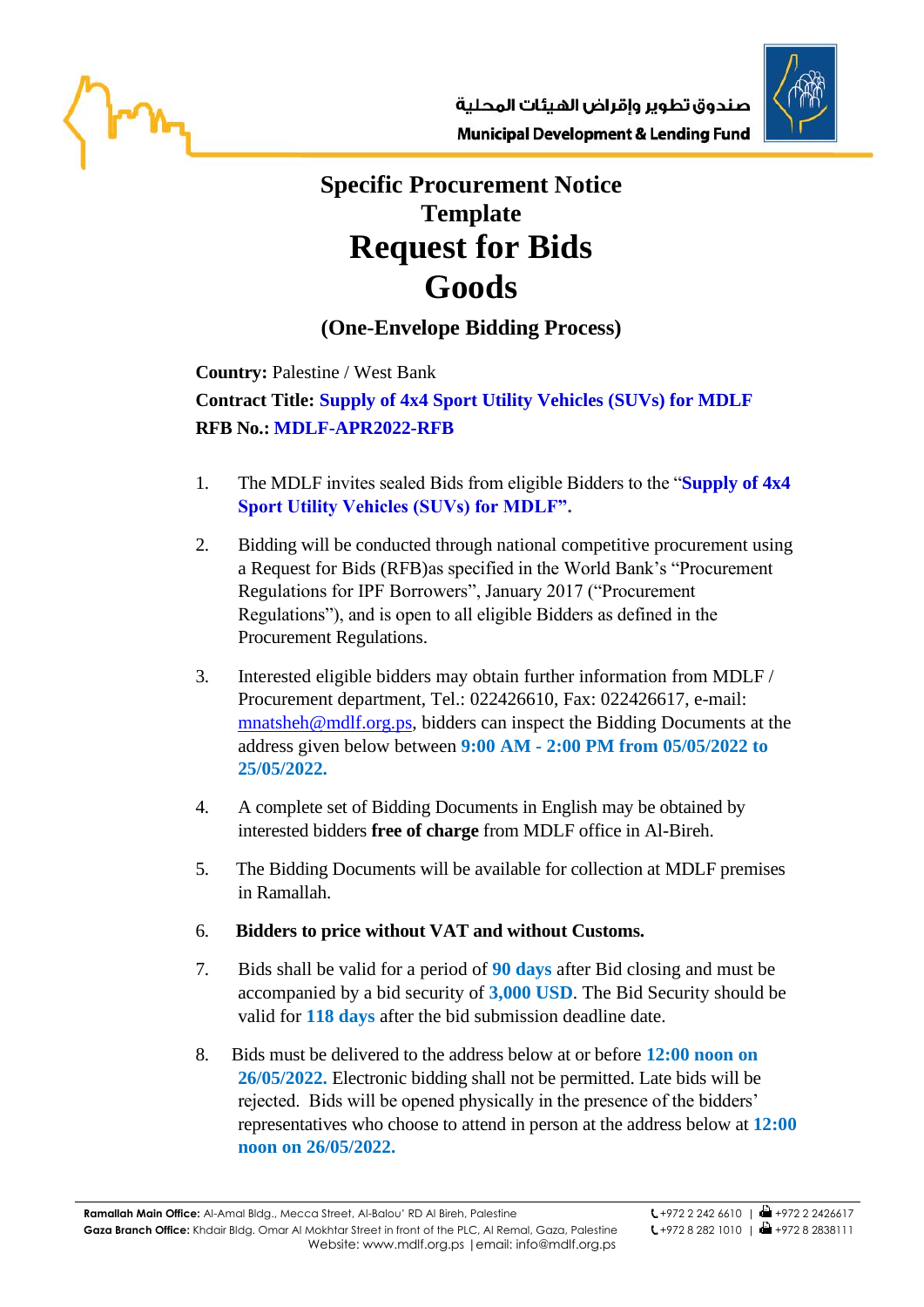



9. The address referred to above is*:*

## **Ramallah/Al-Bireh Office:**

Street Address: MDLF, Al-Amal Building, AlBalou'a, AlBireh

Floor/Room number: 3

City: AlBireh

ZIP Code: 00972

Country: West Bank / Palestine

**Telephone:** - 02 242 6610

**Facsimile number***:* - 02 242 6617

## **Technical Specifications and Compliance Sheet**

| <b>Item</b><br>No. | <b>Specifications</b>                                                                                                                                                                                      | <b>Comply</b><br>(Yes/No) |
|--------------------|------------------------------------------------------------------------------------------------------------------------------------------------------------------------------------------------------------|---------------------------|
| $\mathbf{1}$ .     | 4x4 Sport Utility Vehicle (SUV):                                                                                                                                                                           |                           |
|                    | Supply SUV 4-wheel drive manufactured in 2022 at least in<br>accordance with the following specifications:                                                                                                 |                           |
|                    | 1. Engine:                                                                                                                                                                                                 |                           |
|                    | Four strokes turbocharged water-cooled diesel engine<br>٠<br>with intercooler.<br>Engine Capacity of at least 2000CC with at least<br>٠<br>190 hp.<br>Gas Emission according to the relevant European<br>٠ |                           |
|                    | Community Directive Euro VI engine (the latest<br>Directives).                                                                                                                                             |                           |
|                    | 2. Gearbox:                                                                                                                                                                                                |                           |
|                    | Automatic - Automated / with at least Six forward<br>٠<br>fully synchronized gears plus one reverse.                                                                                                       |                           |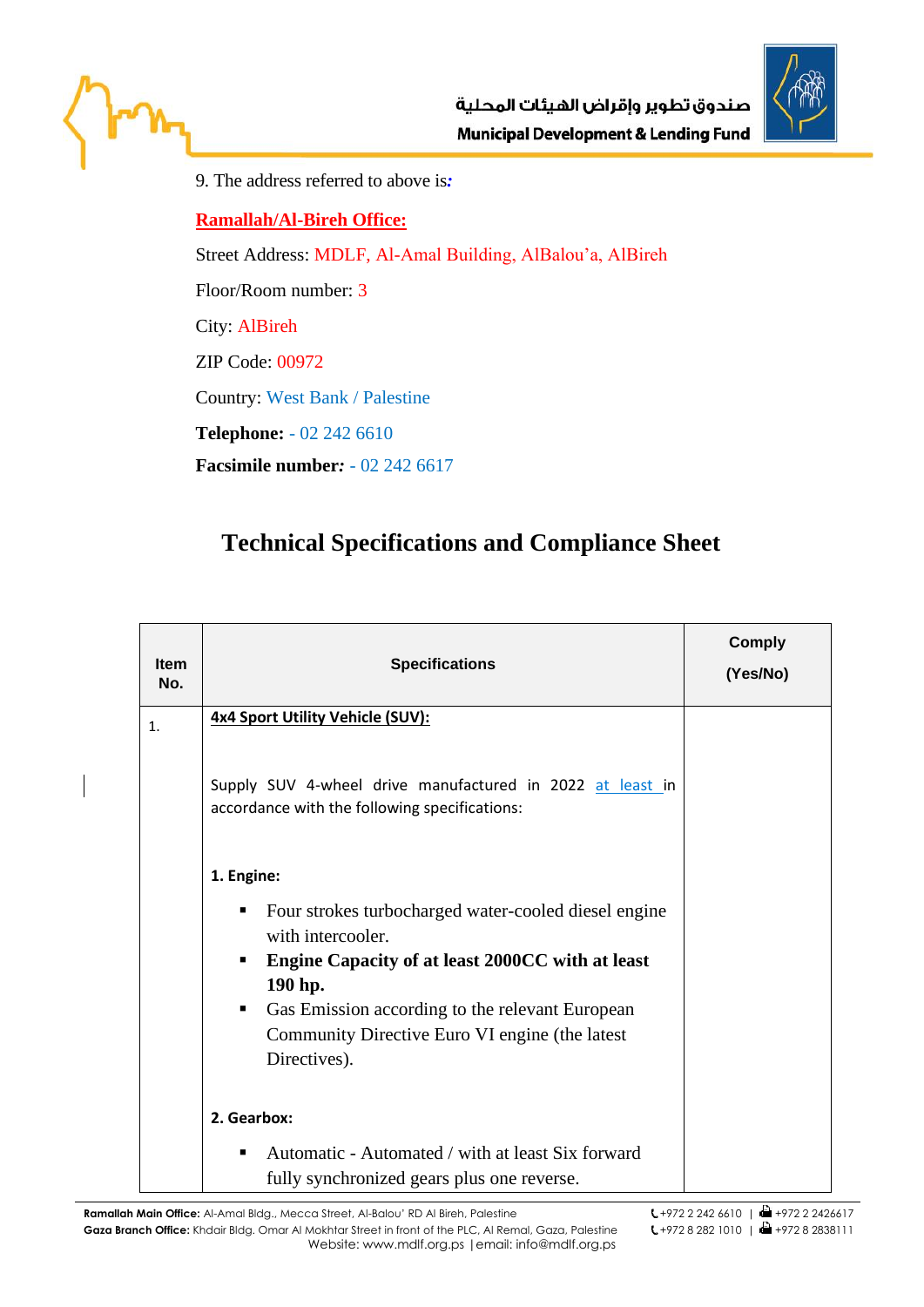



| Item<br>No. | <b>Specifications</b>                                                                                              | <b>Comply</b><br>(Yes/No) |
|-------------|--------------------------------------------------------------------------------------------------------------------|---------------------------|
|             | 4 x 4 drives.<br>٠                                                                                                 |                           |
|             |                                                                                                                    |                           |
|             | 3. Brakes:                                                                                                         |                           |
|             | Emergency braking system of the foot operated<br>п                                                                 |                           |
|             | service brake to include ABS.                                                                                      |                           |
|             | Parking brake as per manufacturer.<br>ш                                                                            |                           |
|             |                                                                                                                    |                           |
|             | 4. Steering:                                                                                                       |                           |
|             | Power steering.                                                                                                    |                           |
|             | Left hand side drive.                                                                                              |                           |
|             | Steering lock.<br>٠                                                                                                |                           |
|             | Steering column adjustable in height and rake.                                                                     |                           |
|             |                                                                                                                    |                           |
|             | 5. Axles:                                                                                                          |                           |
|             | Two axles.                                                                                                         |                           |
|             | Rear driving axles with differential lock.<br>٠                                                                    |                           |
|             | Front driving axle with differential lock.                                                                         |                           |
|             | The suspension system should be as per manufacturer<br>٠                                                           |                           |
|             | to ensure comfort on even rough roads                                                                              |                           |
|             | 7. Cabin:                                                                                                          |                           |
|             | Wide cab version with four doors with seats for the                                                                |                           |
|             | driver and six passengers. One passenger seat shall be                                                             |                           |
|             | at the front and three passenger seats will be at the rear                                                         |                           |
|             | and two passenger seats at the end row.                                                                            |                           |
|             | The last raw should be easily accessible.<br>ш<br>Driver seat shall be fully adjustable with an inertia type<br>п. |                           |
|             | seat belt;                                                                                                         |                           |
|             | All other seats shall have seat belts, which shall be                                                              |                           |
|             | inertia reel where possible;                                                                                       |                           |
|             | Air conditioning and heating system at the front and at<br>п                                                       |                           |
|             | the rear;                                                                                                          |                           |
|             | Mirror control to be electrical<br>п                                                                               |                           |
|             | Wind up windows of electrical type front and back,<br>right and left. For the last raw, windows to be as           |                           |
|             | manufacturer                                                                                                       |                           |
|             | Front and rear sensors<br>ш                                                                                        |                           |